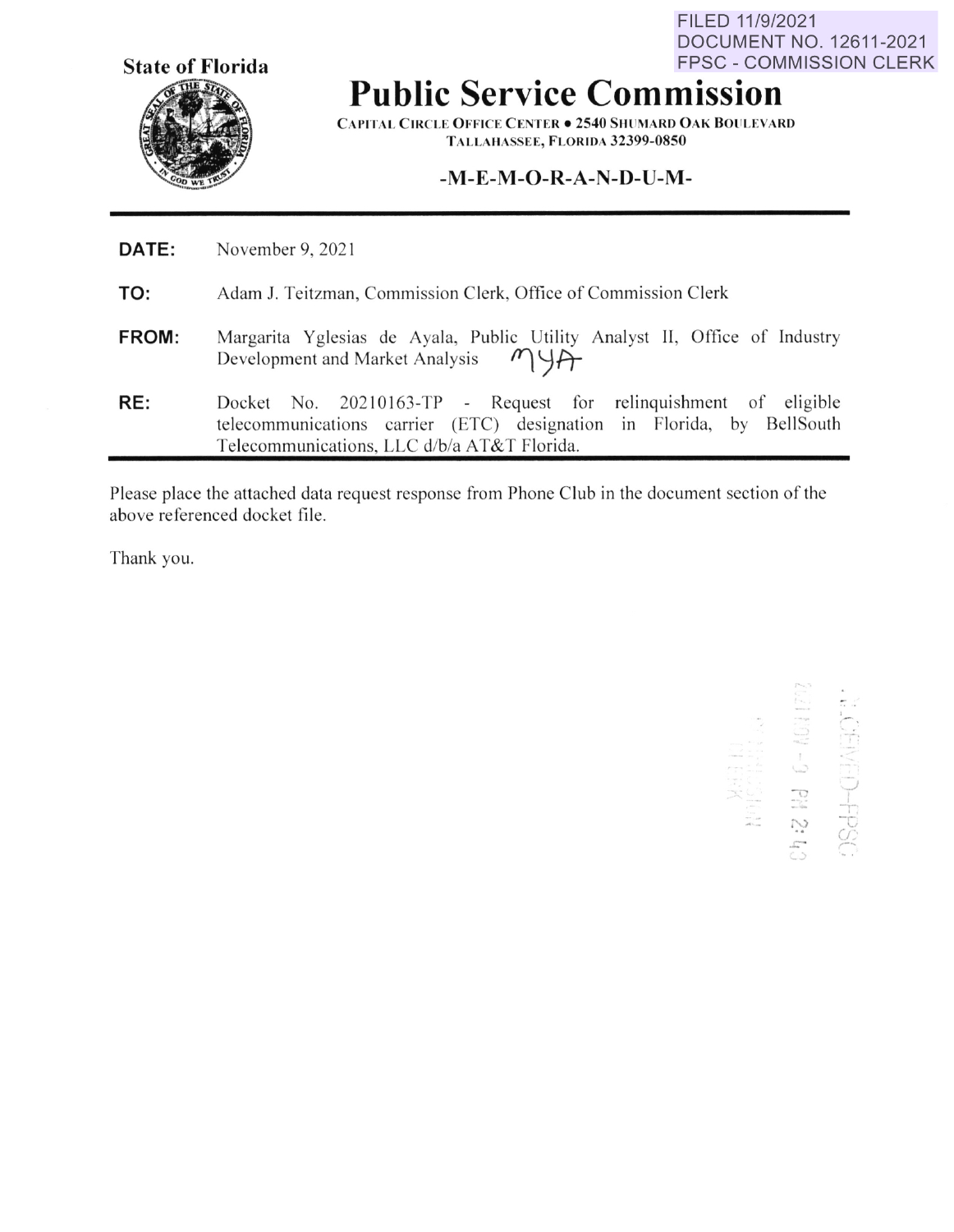Phone Club Corporation P.O. Box 908 Flagler Beach, FL 32136

November 9<sup>th</sup>, 2021.

**Re: ETC Request for Docket No. 20210163-TP- Request for relinquishment of eligible telecommunications carrier (ETC) designation in Florida, by BellSouth Telecommunications, LLC d/b/a AT&T Florida.** 

To whom it may concern,

Please accept the response for data request referenced above.

For questions and or comments, please contact me at (786) 777-0079.

Sincerely,

Priscila Wolff

President

Phone Club Corporation